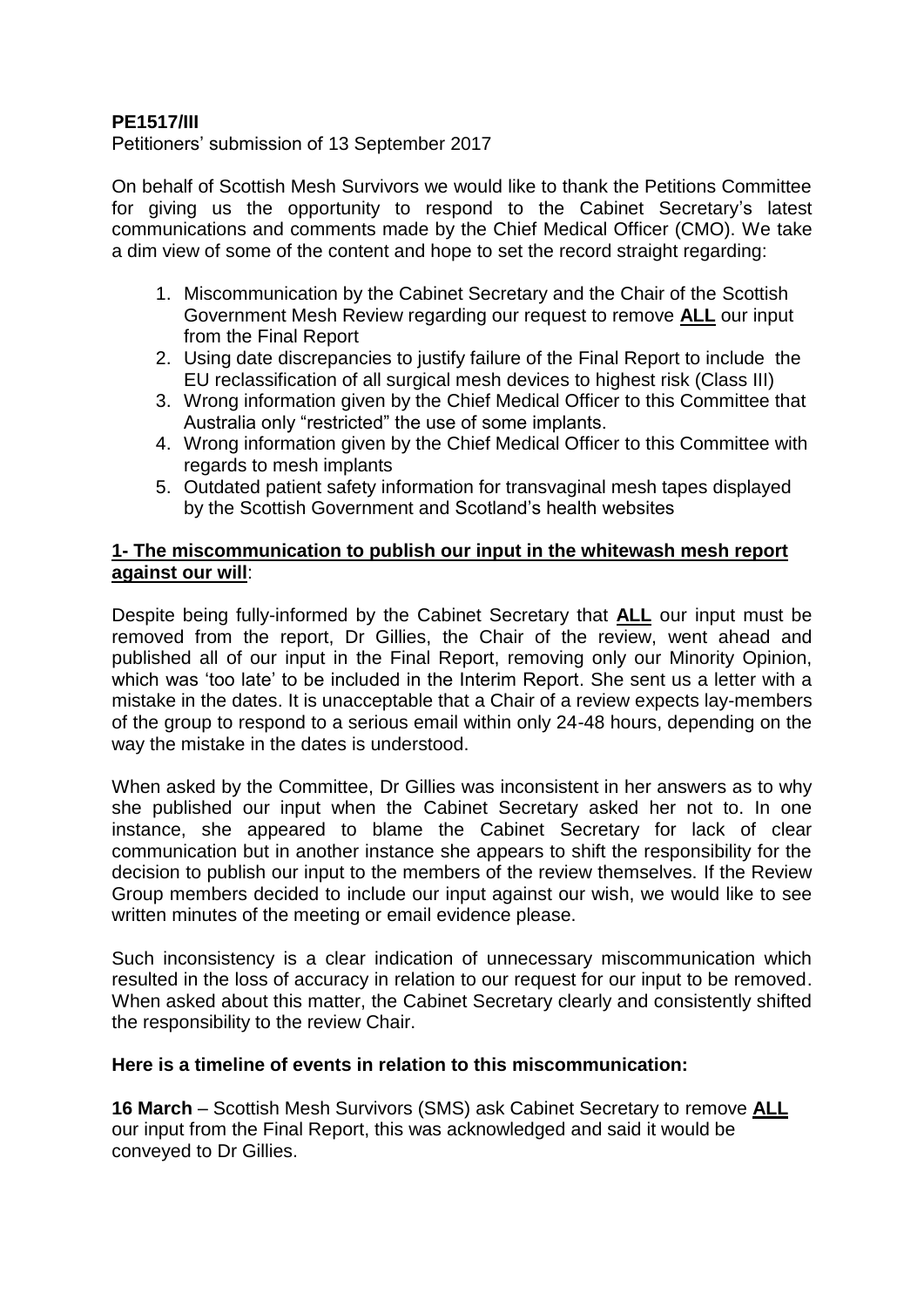**22 March** 18:22 – Dr Gillies wrote that she understood from the Cabinet Secretary that we wanted our contribution removed. She listed **ALL** items we had contributed and asked us to confirm **AGAIN** that we wanted them **ALL** removed. She asked that we respond by 10:00 on Thursday 24<sup>th</sup>. Thursday was the 23<sup>rd</sup> not 24<sup>th</sup>. This email was unnecessary, harassing, confusing and pressurising. This gave us less than 24 hours (or 48 hours, depending on which date was correct) to respond.

**23 March** 23:57 – We did respond although it felt unnecessary to do so, we again asked Dr Gillies and the Cabinet Secretary to remove **ALL** our input from the Final Report, including our Minority Opinion from the Interim Report.

**27 March** – Cabinet Secretary wrote to say we had subsequently asked for 'more' input to be removed and this would not be possible – we were too late. We repeatedly asked that **ALL** our input from the Final Report be removed. We did **NOT** want associated with the report and it was **NOT** in our name. Quite simply we were used in order that the Final Report could publish without it appearing completely biased.

**27 March** – SG Final Report published. **NONE** of our input into this Final Report was removed! The only thing removed was our Minority Opinion from the Interim Report.

**29 March** – **POSTAL LETTER received, dated 23 March BUT the envelope dated 27 March** from Dr Gillies writes; "Further to my email to you yesterday, I have not heard from you". She goes on to say that we had asked only that our Minority Opinion from the Interim Report be removed.

**18 May** – Dr Gillies told this Committee that the review group had had a meeting to discuss our request to remove **ALL** our input before the Final Report published on 27 March. "It is right to listen to requests but, that does not mean I would necessarily accede to those requests."

**18 May** – Cabinet Secretary: "I met the Chair on **22 March**, I relayed to her **ALL** the concerns that the women had expressed. She then contacted them to ask about a number of pieces of information and to seek clarification of what should be removed. The women responded on, I think, **23 March** with a list of information that they wanted to be removed. It was, ultimately, the chair's decision on whether to accede to that request. She clearly agreed with some of it: she agreed to remove, for example, the minority report and gave her reasons earlier about why she did not remove the other material."

**A timeline of email correspondence in relation to this miscommunication has been provided to the Committee.**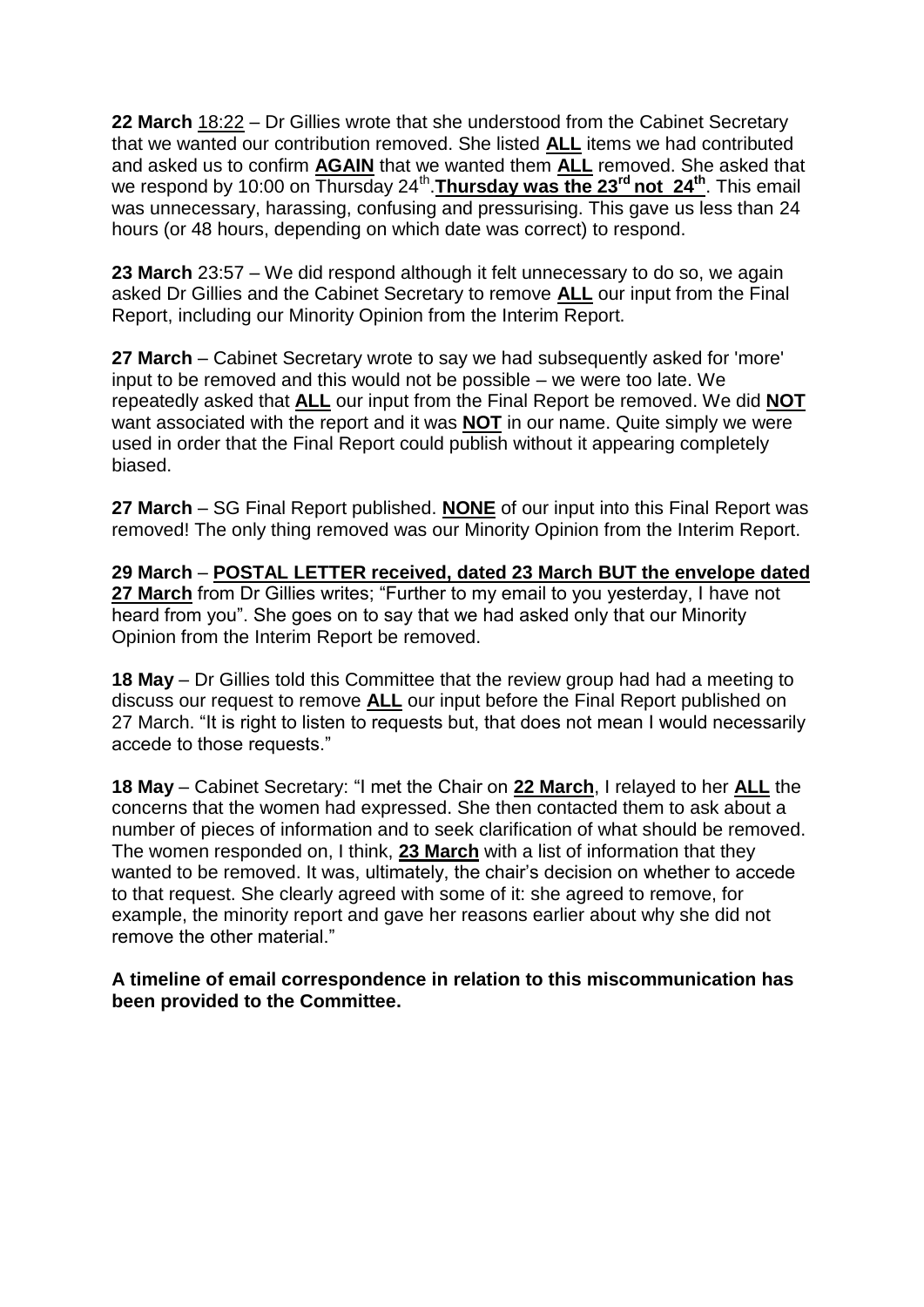### **2 - Cabinet Secretary and CMO appear to have used date discrepancies for the failure of the whitewash mesh report to accept the EU Reclassification of all surgical meshes to highest risk class III category**:

The cabinet secretary and CMO stated that the EU reclassification took place in the first week of April 2017, a few days after the whitewash mesh report was published, and that is why the report did not mention the reclassification.

Our understanding is the reclassification was approved on 22 February (5 weeks before the report was published) and adopted on 7 March by EU Council. We asked the Chair to include the reclassification on 27 February. The Final Report says; "It is anticipated the new EU Medical Device Regulations will include a change to the classification so all "surgical mesh" devices intended for "long term or permanent use" will be Class III".

The report then goes on to down-play the significance of reclassifying surgical mesh to highest risk category by saying; **"From a European perspective the current position is that reclassifying these medical devices would not confer any material difference as they are already in the medium to high risk category as non-active implantable devices."**

## **Here is a timeline for the related events:**

**15 June 2016**: Proposal for a Regulation of the European Parliament and of the Council on medical devices, and amending Directive 2001/83/EC, Regulation (EC) No 178/2002 and Regulation (EC) No 1223/2009. EU Reclassification of all surgical meshes to class III, Annex, Page 338, 4.4., Rule 8: <http://data.consilium.europa.eu/doc/document/ST-9364-2016-REV-2/en/pdf>

**22 February 2017**: Position of the Council at first reading with a view to the adoption of a REGULATION OF THE EUROPEAN PARLIAMENT AND OF THE COUNCIL on medical devices, amending Directive 2001/83/EC, Regulation (EC) No 178/2002 and Regulation (EC) No 1223/2009 and repealing Council Directives 90/385/EEC and 93/42/EEC. EU Reclassification of all surgical meshes to class III, Annex VIII, Page 12, 5.4, Rule 8: [http://data.consilium.europa.eu/doc/document/ST-10728-2016-](http://data.consilium.europa.eu/doc/document/ST-10728-2016-INIT/en/pdf) [INIT/en/pdf](http://data.consilium.europa.eu/doc/document/ST-10728-2016-INIT/en/pdf)

**8 March 2017**: Position of the Council at first reading with a view to the adoption of a REGULATION OF THE EUROPEAN PARLIAMENT AND OF THE COUNCIL on medical devices, amending Directive 2001/83/EC, Regulation (EC) No 178/2002 and Regulation (EC) No 1223/2009 and repealing Council Directives 90/385/EEC and 93/42/EEC - **Adopted by the Council on 7 March 2017. EU Reclassification of all surgical meshes to class III, Annex VIII, Page 12, 5.4, Rule 8:** <http://data.consilium.europa.eu/doc/document/ST-10728-2016-REV-4/EN/pdf>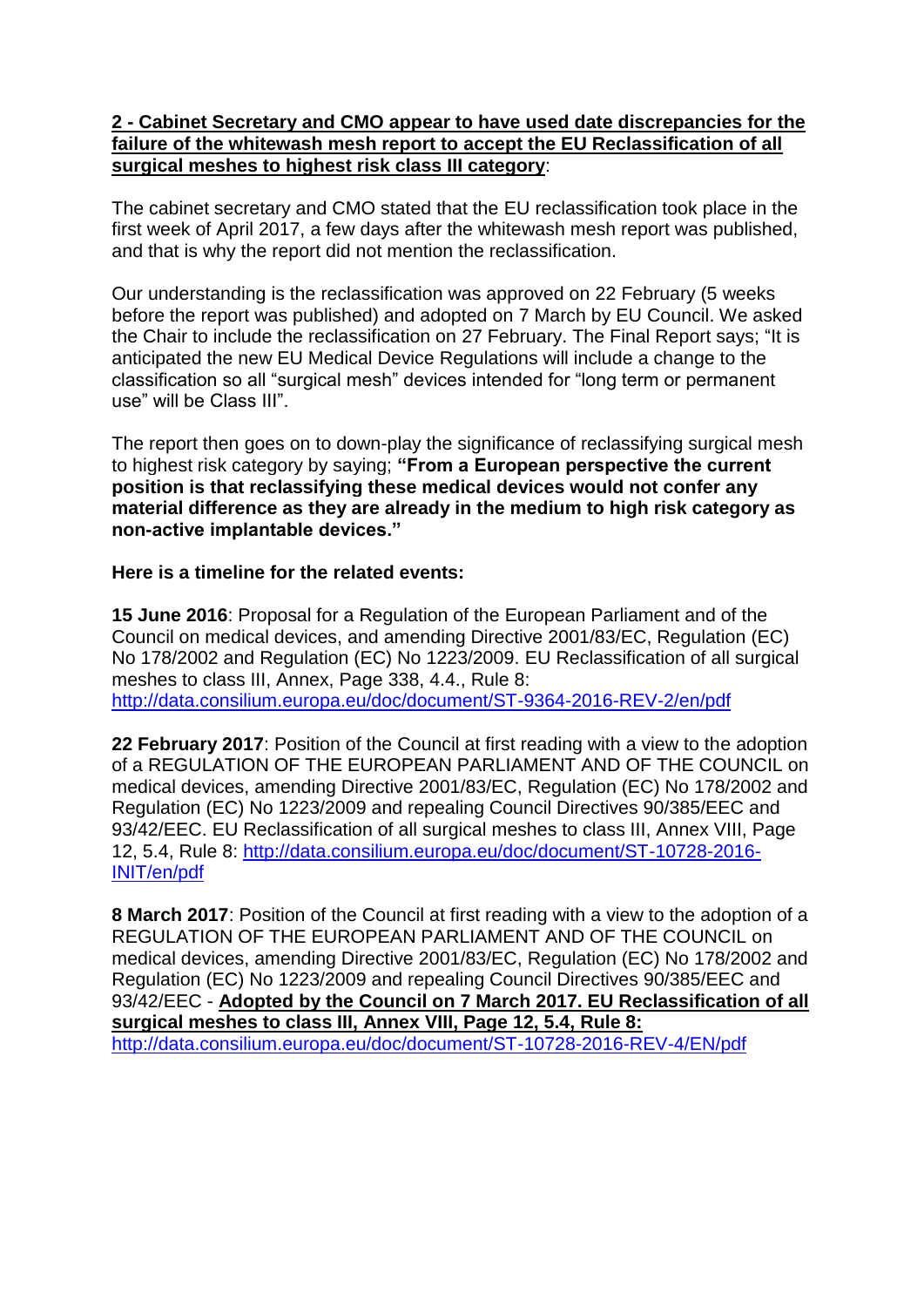Question S5W-08557: Neil Findlay, Lothian, Scottish Labour, Date Lodged: 31/03/2017

To ask the Scottish Government, further to the statement by the Cabinet Secretary for Health and Sport on 30 March 2017 (Official Report, c. 57), what its response is to concerns that the final mesh report does not make clear that the EU classifies mesh as "high-risk".

#### Answered by Shona Robison (28/04/2017):

The Independent Review's Final Report made clear that, at the time of writing, it was anticipated that the new EU Medical Device Regulations would include a change to the classification of surgical mesh devices intended for long-term or permanent use.

It is now confirmed that the new EU Regulations, subject to their formal adoption, will up-classify surgical meshes to Class III. The new Regulations can be viewed here: http://data.consilium.europa.eu/doc/document/ST-10728-2016-REV-4/EN/pdf.

Current Status: Answered by Shona Robison on 28/04/2017

The link Cabinet Secretary Shona Robison provides in her answer to Neil Findlay above is the **same** link that we provided, which confirms that the reclassification of all surgical meshes to highest risk Class III was adopted by EU Council on 7 March 2017, and the letter confirming this was dated 8 March, well before the Final Report was published. Dr Gillies confirmed to the Committee that reclassification was 8 March.

- Why did the Final Report use date discrepancies for failure to accept the reclassifying of surgical meshes to **HIGHEST** risk category Class III when this was **NOT** anticipated, it was **approved** on 22 February and **adopted** by EU Council on 7 March?
- Why did the Final Report down-play the significance of reclassifying surgical meshes to the **HIGHEST** risk category Class III when the European Parliament deemed this necessary for better protection of public health and patient safety?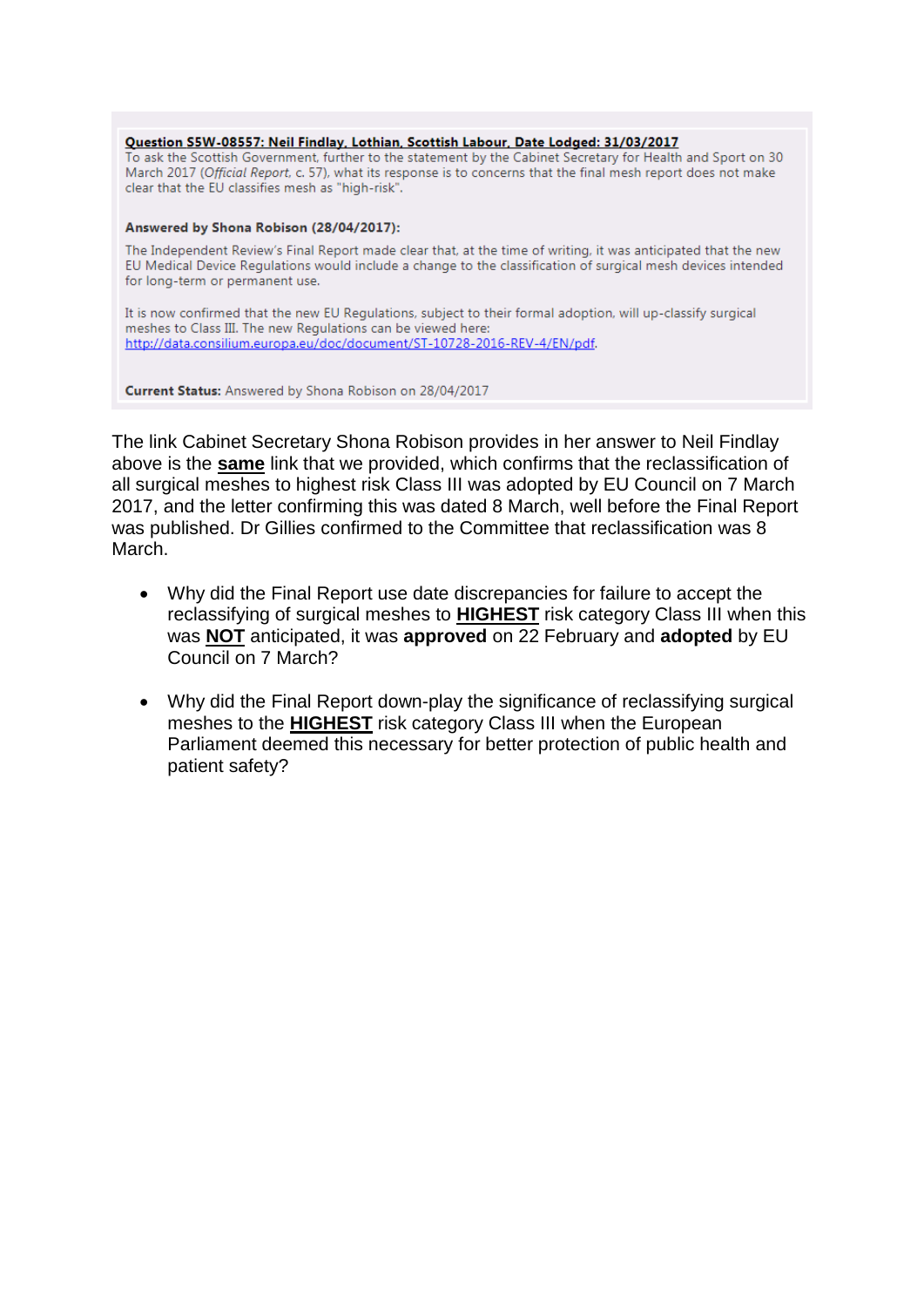## **3 - CMO failed to inform this Committee that 75% of mesh devices have been deregistered in Australia**:

75% of meshes, including **ALL** Boston Scientific mesh devices, suspected to be potentially counterfeit, have been deregistered in Australia: <http://apps.tga.gov.au/PROD/SARA/arn-entry.aspx> **NOT** merely 'restricted' as the CMO told the Committee.

*Class I recall action occurs when the product deficiency is potentially life-threatening or could cause a serious risk to health.*

*Class II recall action occurs when the product deficiency could cause illness, injury or result in mistreatment, but are not Class I.*

Australia's Therapeutic Goods Agency (TGA), which is equivalent to the MHRA, deregistered:

- **ALL Cook Mesh Products** (Class II)
- **ALL Boston Scientific Mesh products** (Class II)
- **ALL Coloplast Mesh Products** (Class I)
- **SOME Johnson and Johnson Mesh Products** (Class I and II)
- Why was this not announced appropriately?

# **4 - Inaccurate statement by CMO – use of mesh for incontinence**:

When interviewed by BBC News Reporter in Dec 2016, Chief Medical Officer Catherine Calderwood said that '*mesh was the only option for these women'. This* is **NOT** the case! In response to Neil Findlay, the Cabinet Secretary suggested that the CMO's comments had been taken out of context and did not accurately reflect her position.

Despite Alex Neil calling for a mesh suspension in June 2014, more than **400** women have received mesh implants since that time, and less than 100 women have received non-mesh alternatives. We believe the high number of mesh procedures is as a result of directive counselling and **NOT** shared decision making. All hospitals that flouted the government suspension can do non-mesh surgery so the CMO's statement to the BBC is wrong and misleading.

Because the UK Medicines and Healthcare products Regulatory Agency (MHRA) has failed to act, and wrongly claim that 'the benefits outweigh the risks', all mesh devices are still being used throughout the UK. The Scottish Government Final Report has exposed women to unnecessary harm by allowing the use of all mesh devices, whilst other health regulators have taken action to deregister mesh implants and/or issue safety alerts. Despite the US Food and Drug Administration (FDA) **Safety Alert: Urogynecologic Surgical Mesh Implants by Boston Scientific: Notification Potential for Counterfeit Raw Material**, these devices are still being used in Scotland.

[https://www.fda.gov/Safety/MedWatch/SafetyInformation/SafetyAlertsforHumanMedi](https://www.fda.gov/Safety/MedWatch/SafetyInformation/SafetyAlertsforHumanMedicalProducts/ucm493784.htm?source=govdelivery&utm_medium=email&utm_source=govdelivery) [calProducts/ucm493784.htm?source=govdelivery&utm\\_medium=email&utm\\_source](https://www.fda.gov/Safety/MedWatch/SafetyInformation/SafetyAlertsforHumanMedicalProducts/ucm493784.htm?source=govdelivery&utm_medium=email&utm_source=govdelivery) [=govdelivery.](https://www.fda.gov/Safety/MedWatch/SafetyInformation/SafetyAlertsforHumanMedicalProducts/ucm493784.htm?source=govdelivery&utm_medium=email&utm_source=govdelivery)